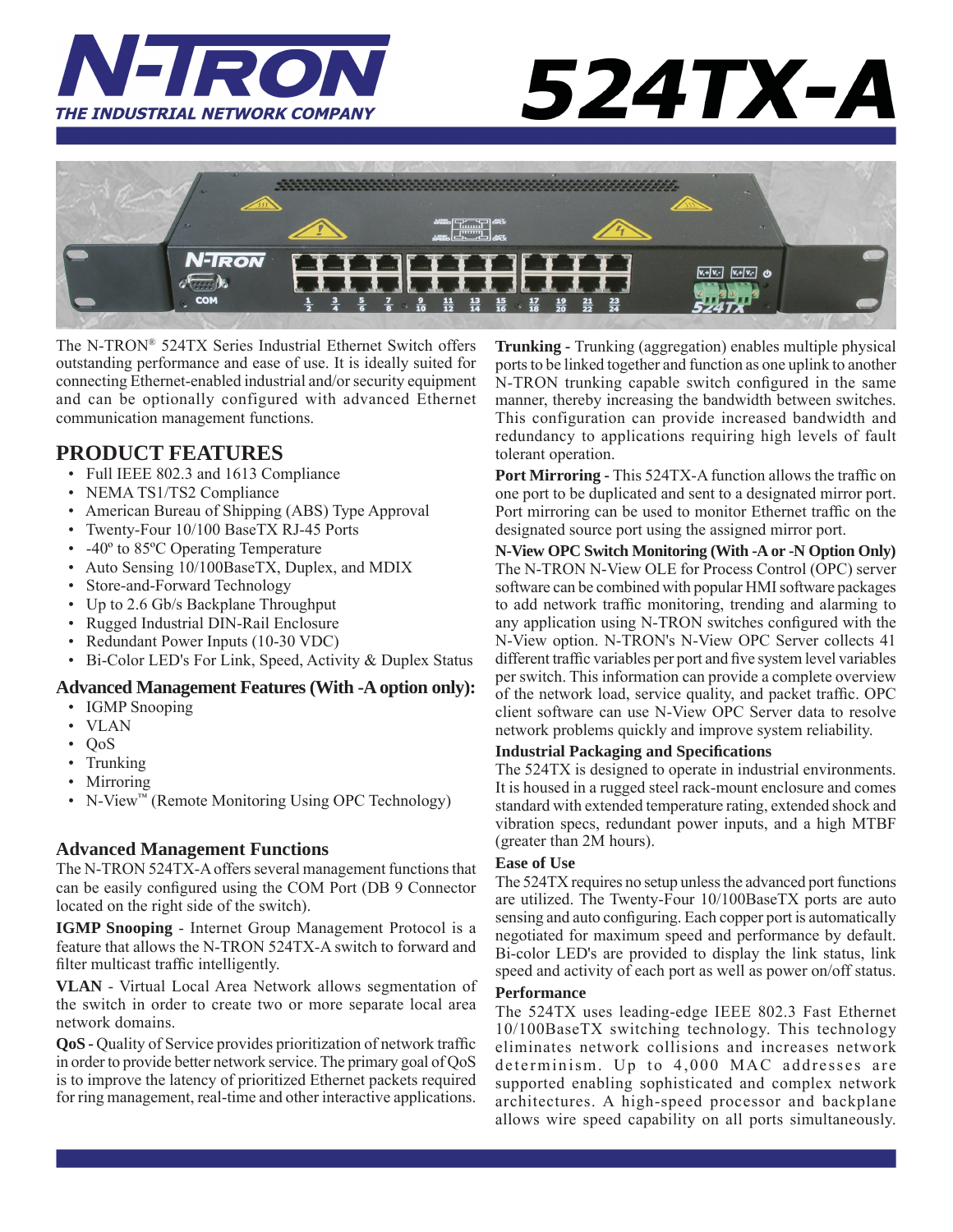

= ISO 9001:2008 =

# **524TX Industrial Ethernet Switch Ordering Information**

524TX Twenty-Four 10/100BaseTX Ports

524TX-N 524TX with N-View

524TX-A 524TX with N-View and Advanced Management Features

# **524TX-A Specifi cations**

# **Switch Properties**

*Number of MAC Addresses:* 4,000

*Aging Time:* 300s (programmable -A) *Latency Typ.:* 2.1 μs *Backplane Speed:* 2.6Gb/s *Switching Method:* Store & Forward

# **Case Dimensions**

*Height - 1U:* 1.75" (4.5cm) *Weight:* 3.7 lbs

*Width:* 19" (48.3cm) *Depth:* 4.3" (11cm)

**Electrical**

*Redundant Input Voltage:* 10-30 VDC *Input Current:* 720 mA@24V *Inrush:* 9.5Amp/0.75ms@24V

C to  $85^{\circ}$ C

(Non Condensing)

# **Environmental**

**Operating Temp:** *Operating Humidity:* 10% to 95%

*Operating Altitude:* 0 to 10,000 ft.

**Reliability** *MTBF:* >1 Million Hours

**Shock and Vibration**  *Shock:* 200g @ 10ms

*Vibration/Seismic:* 50g, 5-200Hz, Triaxial

# **Serial Configuration Port**

*Com Parameters:* 9600,n,8,1

**Network Media** *10BaseT:* >Cat3 Cable *100BaseTX*: >Cat5 Cable

**Connectors**

*10/100BaseTX:* Twenty-Four (24) RJ-45 Copper Ports

# **Recommended Wiring Clearance** *Front:* 4" (10.16 cm)

*Side:* 1" (2.54 cm)

**Regulatory Approvals** *FCC/CE (CFR 47, Part 15, Subpart B, Class A); ICES-003 EMC Dir 89/336/EEC, EN 50204, EN 55011 EN61000-4-2, 3, 4, 5, 6, 8,11, EN61000-6-2, 4 ANSI C63.4 UL /cUL: Class I, Div 2, Groups A, B, C, D and T4 UL 508 and UL 1604 CAN/CSA-C22.2 No.213, ATEX II 3 G Ex nA IEEE 1613 for Electric Utility Substations ABS Type Approval for Shipboard Applications GOST-R Certifi ed, RoHS Compliant* Designed to comply with: *NEMA TS1/TS2 for Traffi c Control*



REV 100610

® 2010 N-TRON, Corp., N-TRON and the N-TRON logo are trademarks of N-TRON, Corp. Product names mentioned herein are for identifi cation purposes only and may be trademarks and/or registered trademarks of their respective company. Specifications subject to change without notice. The responsibility for the use and application of N-TRON products rests with the end user. N-TRON makes no warranties as to the fitness or suitability of any N-TRON product for any specific application. N-TRON Corporation shall not be liable for any damage resulting from the installation, use, or misuse of this product. Printed in USA.